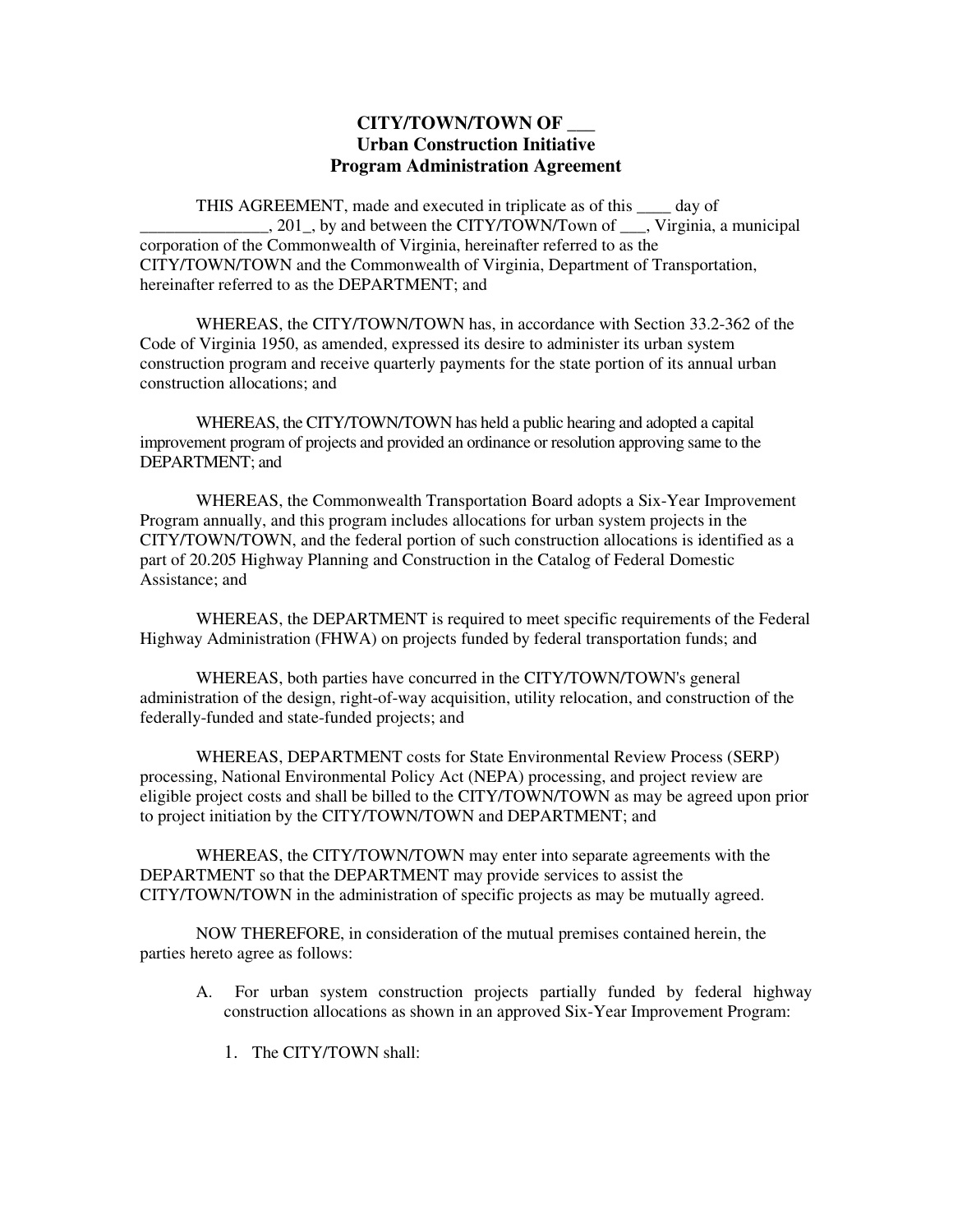- a. Be responsible for all regulatory clearances including permits, the design, right-of-way acquisition, utility relocation, inspection, and construction of projects in accordance with federal and state law and regulations, except the administrative portion of the SERP, and coordinate with the DEPARTMENT for all NEPA scoping decisions, reviews, and approvals.
- b. Receive authorization from the DEPARTMENT before initiating preliminary engineering, right-of-way acquisition, and construction phases of project development.
- c. Maintain accurate records of the projects including documentation of all expenditures. Records for items upon which reimbursement will be requested shall be maintained for no less than three (3) years following FHWA acceptance of the final voucher. Project records shall be made available for inspection and/or audit by the DEPARTMENT or FHWA upon request.
- d. Submit no more frequently than monthly project level invoices with supporting documentation to the DEPARTMENT in the form prescribed by the DEPARTMENT.
- e. Reimburse the DEPARTMENT all project expenses incurred by the DEPARTMENT in the event that the CITY/TOWN cancels a project and/or, due to actions by the CITY/TOWN, the expenditures incurred are not reimbursed by the FHWA or in the event reimbursements are required to be returned to the FHWA.
- 2. The DEPARTMENT shall:
	- a. Perform the administrative portion of the SERP, provide the CITY/TOWN the results of the SERP, and provide the necessary coordination with the FHWA relative to environmental study scoping, design, decisions, reviews, approvals, and financial documentation, as appropriate.
	- b. Upon receipt of the CITY/TOWN's monthly invoices submitted pursuant to paragraph A.1.d, reimburse the CITY/TOWN an amount not to exceed the lesser of the federal portion of the actual cost of eligible items or the amount appropriated and allocated to date for each project. Such reimbursements shall be payable by the DEPARTMENT within 30 calendar days of receipt of a complete and acceptable invoice.
- B. For urban system construction projects not financed by federal funds but at least partially financed by state construction funds through the quarterly payments made by the DEPARTMENT to the CITY/TOWN:
	- 1. The CITY/TOWN shall:
		- a. Be responsible for all regulatory clearances including permits, the design, right-of-way acquisition and utility relocation, inspection, and construction of projects, except the administrative portion of the SERP, in accordance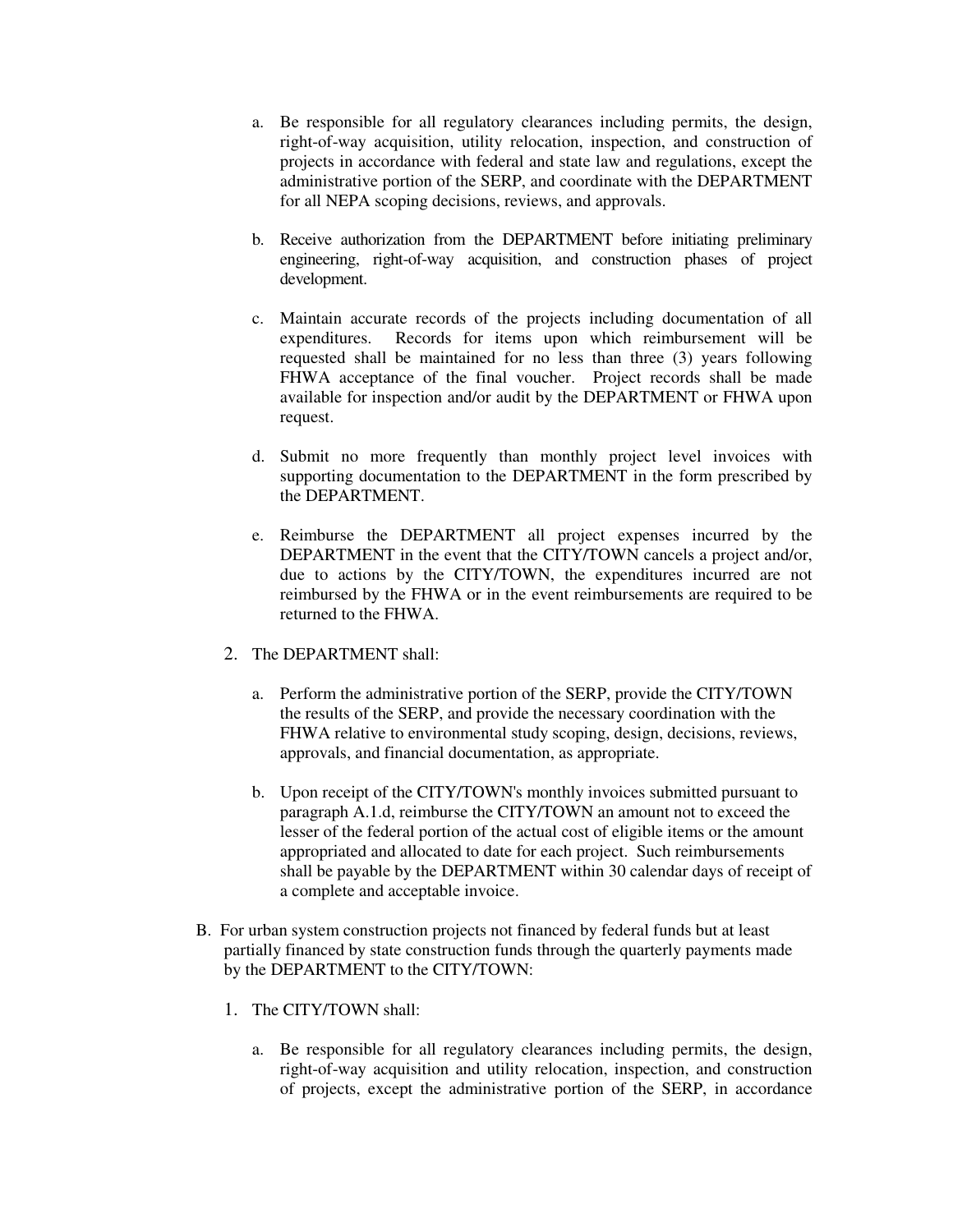with federal and state law and regulations pertaining to highways, as applicable.

- b. Maintain such records as necessary to show compliance with law and regulations for a period of three (3) years after the completion of each project and make such records available for audit by the DEPARTMENT upon request.
- 2. The DEPARTMENT shall perform the administrative portion of the SERP and provide the results to the CITY/TOWN.
- C. For administration of the CITY/TOWN's entire Urban System Construction Program:
	- 1. The CITY/TOWN shall:
		- a. Manage its highway program in accordance with federal and state law and regulations pertaining to highways, as applicable.
		- b. Prepare each year's capital improvement program of projects so that all federal funds apportioned to the CITY/TOWN shall be obligated within three (3) years of apportionment. If federal funds are unable to be obligated within that time, the CITY/TOWN will notify the DEPARTMENT in writing.
		- c. Provide certification annually in a form prescribed by the DEPARTMENT by a responsible CITY/TOWN official that all urban project activities have been performed in accordance with state and federal laws and regulations. If the CITY/TOWN expends more than \$500,000 in federal funding annually, such certification shall include a copy of the CITY/TOWN's single program audit prepared in accordance with Office of Management and Budget Circular A-133.
		- d. In cooperation with the DEPARTMENT and pursuant to paragraph C.2.b, annually conduct a joint review of the CITY/TOWN's urban system construction program.
		- e. Design and construct projects to meet or exceed current American Association of State Highway and Transportation Officials standards or appropriate supplementary standards as may be agreed upon by the DEPARTMENT.
	- 2. The DEPARTMENT shall:
		- a. Pay the CITY/TOWN the state portion of its annual construction apportionment on a quarterly basis in accordance with Section 33.2-362 of the Code of Virginia 1950, as amended. Such payments shall be made no later than the  $30<sup>th</sup>$  day of September, December, March, and June.
		- b. In cooperation with the CITY/TOWN and pursuant to paragraph C.1.d, annually conduct a joint review of the CITY/TOWN's urban system construction program.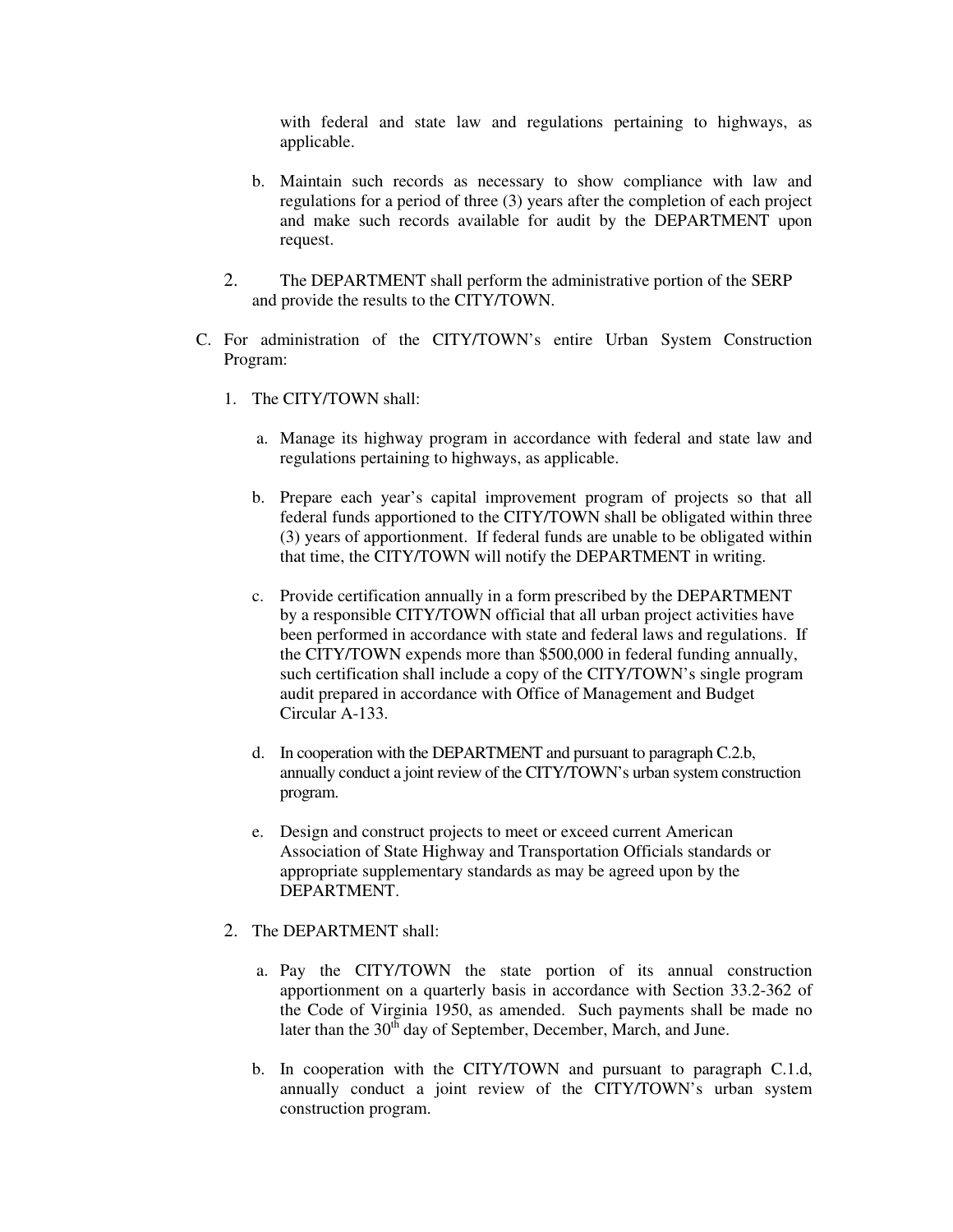- c. In Conjunction with the CITY/TOWN, develop, update as needed, and make available to the CITY/TOWN program guidelines to assist the parties in carrying out program responsibilities under this agreement.
- d. Audit on a random basis urban system construction program and project records as may be required to verify CITY/TOWN compliance with federal and state laws and regulations.

 THIS AGREEMENT shall not be construed as a waiver of the CITY/TOWN's or the Commonwealth of Virginia's sovereign immunity.

 THIS AGREEMENT, when properly executed, shall be binding upon both parties, their successors, and assigns.

THIS AGREEMENT may be modified in writing by mutual agreement of both parties.

 THIS AGREEMENT may be terminated by either party upon 180 days advanced written notice. Such termination by the CITY/TOWN requires a resolution of the CITY/TOWN Council.

 THE CITY/TOWN and DEPARTMENT acknowledge and agree that this agreement has been prepared jointly by the parties and shall be construed simply and in accordance with its fair meaning and not strictly for or against any party.

 IN WITNESS WHEREOF, each party hereto has caused this Agreement to be executed in triplicate in its name and on behalf of its duly authorized officer as of the day, month, and year first herein written.

\_\_\_\_\_\_\_\_\_\_\_\_\_\_\_\_\_\_\_\_\_\_\_\_\_\_\_\_\_\_\_\_\_\_\_\_\_ \_\_\_\_\_\_\_\_\_\_\_\_\_\_\_\_

\_\_\_\_\_\_\_\_\_\_\_\_\_\_\_\_\_\_\_\_\_\_\_\_\_\_\_\_\_\_\_\_\_\_\_\_\_\_ \_\_\_\_\_\_\_\_\_\_\_\_\_\_\_\_

\_\_\_\_\_\_\_\_\_\_\_\_\_\_\_\_\_\_\_\_\_\_\_\_\_\_\_\_\_\_\_\_\_\_\_\_\_\_ \_\_\_\_\_\_\_\_\_\_\_\_\_\_\_\_

## **CITY/TOWN OF \_\_\_\_, VIRGINIA:**

| <b>CITY/TOWN</b> Manager | Date |
|--------------------------|------|
|--------------------------|------|

APPROVED AS TO FORM:

CITY/TOWN Attorney Date

Signature of Witness Date

NOTE: The official signing for the CITY/TOWN must attach a certified copy of his or her authority to execute this agreement.

## **COMMONWEALTH OF VIRGINIA, DEPARTMENT OF TRANSPORTATION:**

| Commissioner of Highways,    | Date |
|------------------------------|------|
| Commonwealth of Virginia     |      |
| Department of Transportation |      |

\_\_\_\_\_\_\_\_\_\_\_\_\_\_\_\_\_\_\_\_\_\_\_\_\_\_\_\_\_\_\_\_\_\_\_\_\_ \_\_\_\_\_\_\_\_\_\_\_\_\_\_\_\_